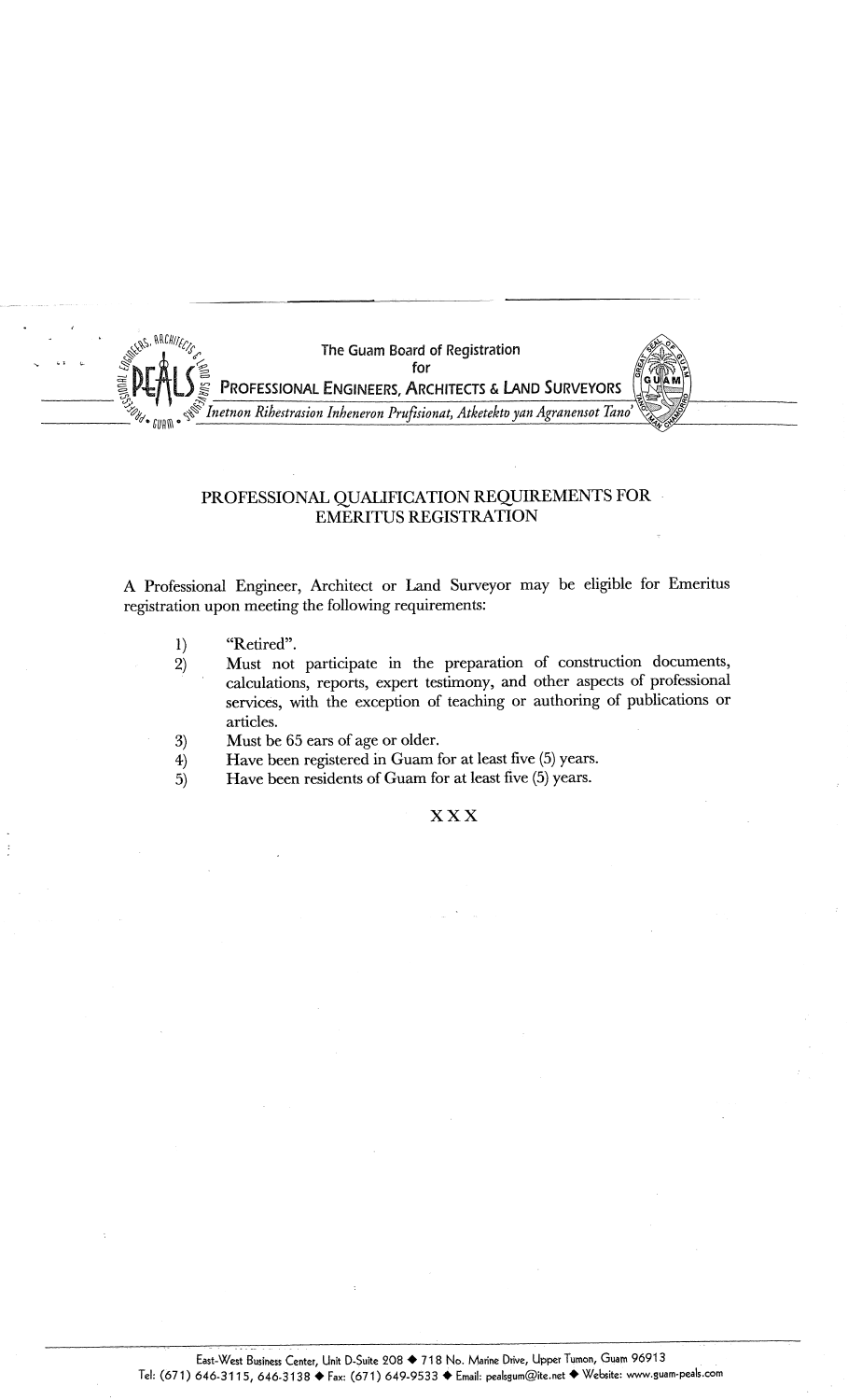|                                  |                                                                                                                                                                                                                                                                                                                                                                                                                               | The Guam Board of Registration                                                                                                               |                |                |                            |      |
|----------------------------------|-------------------------------------------------------------------------------------------------------------------------------------------------------------------------------------------------------------------------------------------------------------------------------------------------------------------------------------------------------------------------------------------------------------------------------|----------------------------------------------------------------------------------------------------------------------------------------------|----------------|----------------|----------------------------|------|
|                                  |                                                                                                                                                                                                                                                                                                                                                                                                                               | for                                                                                                                                          |                |                |                            |      |
|                                  |                                                                                                                                                                                                                                                                                                                                                                                                                               | $\leq$ PROFESSIONAL ENGINEERS, ARCHITECTS & LAND SURVEYORS $\leq$ Inetnon Ribestrasion Inbeneron Prufisionat, Atketekto yan Agranensot Tano' |                |                |                            |      |
|                                  |                                                                                                                                                                                                                                                                                                                                                                                                                               |                                                                                                                                              |                |                |                            |      |
|                                  | <b>PRINT</b>                                                                                                                                                                                                                                                                                                                                                                                                                  |                                                                                                                                              |                |                |                            |      |
|                                  | Download                                                                                                                                                                                                                                                                                                                                                                                                                      | APPLICATION FOR EMERITUS REGISTRATION                                                                                                        |                |                |                            |      |
|                                  | <b>Clear Form</b>                                                                                                                                                                                                                                                                                                                                                                                                             |                                                                                                                                              |                |                |                            |      |
|                                  | Approved: As per 8/1/96 Rules & Regulations                                                                                                                                                                                                                                                                                                                                                                                   |                                                                                                                                              |                |                |                            |      |
|                                  | $\frac{1}{2}$ , on this $\frac{1}{2}$ day of $\frac{1}{2}$ , 19 hereby                                                                                                                                                                                                                                                                                                                                                        |                                                                                                                                              |                |                |                            |      |
|                                  | make application for Emeritus Registration in the Territory of Guam as a Professional:                                                                                                                                                                                                                                                                                                                                        |                                                                                                                                              |                |                |                            |      |
|                                  | [ ] ENGINEER                                                                                                                                                                                                                                                                                                                                                                                                                  |                                                                                                                                              |                |                |                            |      |
|                                  |                                                                                                                                                                                                                                                                                                                                                                                                                               |                                                                                                                                              |                |                |                            |      |
|                                  | <b>Branch of Engineering:</b>                                                                                                                                                                                                                                                                                                                                                                                                 |                                                                                                                                              |                |                |                            |      |
|                                  | () Chemical                                                                                                                                                                                                                                                                                                                                                                                                                   | $()$ Civil                                                                                                                                   | ( ) Electrical | ( ) Industrial | ( ) Mechanical             |      |
|                                  | ( ) Structural                                                                                                                                                                                                                                                                                                                                                                                                                |                                                                                                                                              |                |                |                            |      |
|                                  | <b>ARCHITECT</b>                                                                                                                                                                                                                                                                                                                                                                                                              |                                                                                                                                              |                |                |                            |      |
|                                  | <b>LAND SURVEYOR</b>                                                                                                                                                                                                                                                                                                                                                                                                          |                                                                                                                                              |                |                |                            |      |
|                                  |                                                                                                                                                                                                                                                                                                                                                                                                                               |                                                                                                                                              |                |                |                            |      |
|                                  | and enclose the application fee of \$100.00 payable to the "Treasurer of Guam".                                                                                                                                                                                                                                                                                                                                               |                                                                                                                                              |                |                |                            |      |
|                                  |                                                                                                                                                                                                                                                                                                                                                                                                                               |                                                                                                                                              |                |                |                            |      |
|                                  | NOTE: Upon approval of the application, a registration fee of \$50.00 for each annual year registration will be<br>charged.                                                                                                                                                                                                                                                                                                   |                                                                                                                                              |                |                |                            |      |
|                                  | I have been registered with the Territorial Board of Registration for Professional Engineers, Architects and Land Surveyors                                                                                                                                                                                                                                                                                                   |                                                                                                                                              |                |                |                            |      |
|                                  | since _____________________________. My certificate number is _____________.                                                                                                                                                                                                                                                                                                                                                  |                                                                                                                                              |                |                |                            |      |
|                                  | I further submit, as provided in the Rules & Regulations of the Board, under oath, the following evidence of my<br>qualifications:                                                                                                                                                                                                                                                                                            |                                                                                                                                              |                |                |                            |      |
|                                  | I am retired and not participating in the preparation of construction documents, calculations, reports, expert<br>testimony, and other aspects of professional services, with the exception of teaching or authoring of publications or<br>articles.                                                                                                                                                                          |                                                                                                                                              |                |                |                            |      |
|                                  |                                                                                                                                                                                                                                                                                                                                                                                                                               |                                                                                                                                              |                |                |                            |      |
|                                  |                                                                                                                                                                                                                                                                                                                                                                                                                               |                                                                                                                                              |                | City           |                            |      |
|                                  |                                                                                                                                                                                                                                                                                                                                                                                                                               |                                                                                                                                              |                |                |                            |      |
|                                  | <b>State or Territory</b>                                                                                                                                                                                                                                                                                                                                                                                                     | Zip Code                                                                                                                                     |                |                | Area Code/Telephone Number |      |
|                                  | I was born in $\frac{1}{\sqrt{1-\frac{1}{\sqrt{1-\frac{1}{\sqrt{1-\frac{1}{\sqrt{1-\frac{1}{\sqrt{1-\frac{1}{\sqrt{1-\frac{1}{\sqrt{1-\frac{1}{\sqrt{1-\frac{1}{\sqrt{1-\frac{1}{\sqrt{1-\frac{1}{\sqrt{1-\frac{1}{\sqrt{1-\frac{1}{\sqrt{1-\frac{1}{\sqrt{1-\frac{1}{\sqrt{1-\frac{1}{\sqrt{1-\frac{1}{\sqrt{1-\frac{1}{\sqrt{1-\frac{1}{\sqrt{1-\frac{1}{\sqrt{1-\frac{1}{\sqrt{1-\frac{1}{\sqrt{1-\frac{1}{\sqrt{$<br>City | <b>State</b>                                                                                                                                 | Country        | Month          | Day                        | Year |
|                                  |                                                                                                                                                                                                                                                                                                                                                                                                                               |                                                                                                                                              |                |                |                            |      |
|                                  |                                                                                                                                                                                                                                                                                                                                                                                                                               |                                                                                                                                              |                |                |                            |      |
|                                  | Citizenship:                                                                                                                                                                                                                                                                                                                                                                                                                  |                                                                                                                                              |                |                |                            |      |
|                                  | [ ] I am a citizen of the United States of America                                                                                                                                                                                                                                                                                                                                                                            |                                                                                                                                              |                |                |                            |      |
|                                  | [ ] I am a Resident Alien - Registration No.                                                                                                                                                                                                                                                                                                                                                                                  |                                                                                                                                              |                |                |                            |      |
|                                  | I am presently a member and recipient of:                                                                                                                                                                                                                                                                                                                                                                                     |                                                                                                                                              |                |                |                            |      |
|                                  | [ ] NCEES Certificate No.                                                                                                                                                                                                                                                                                                                                                                                                     |                                                                                                                                              |                |                |                            |      |
|                                  |                                                                                                                                                                                                                                                                                                                                                                                                                               |                                                                                                                                              |                |                |                            |      |
| 1.<br>2.<br>3.<br>4.<br>5.<br>6. | and hereby submits all documents pertaining to my membership.                                                                                                                                                                                                                                                                                                                                                                 |                                                                                                                                              |                |                |                            |      |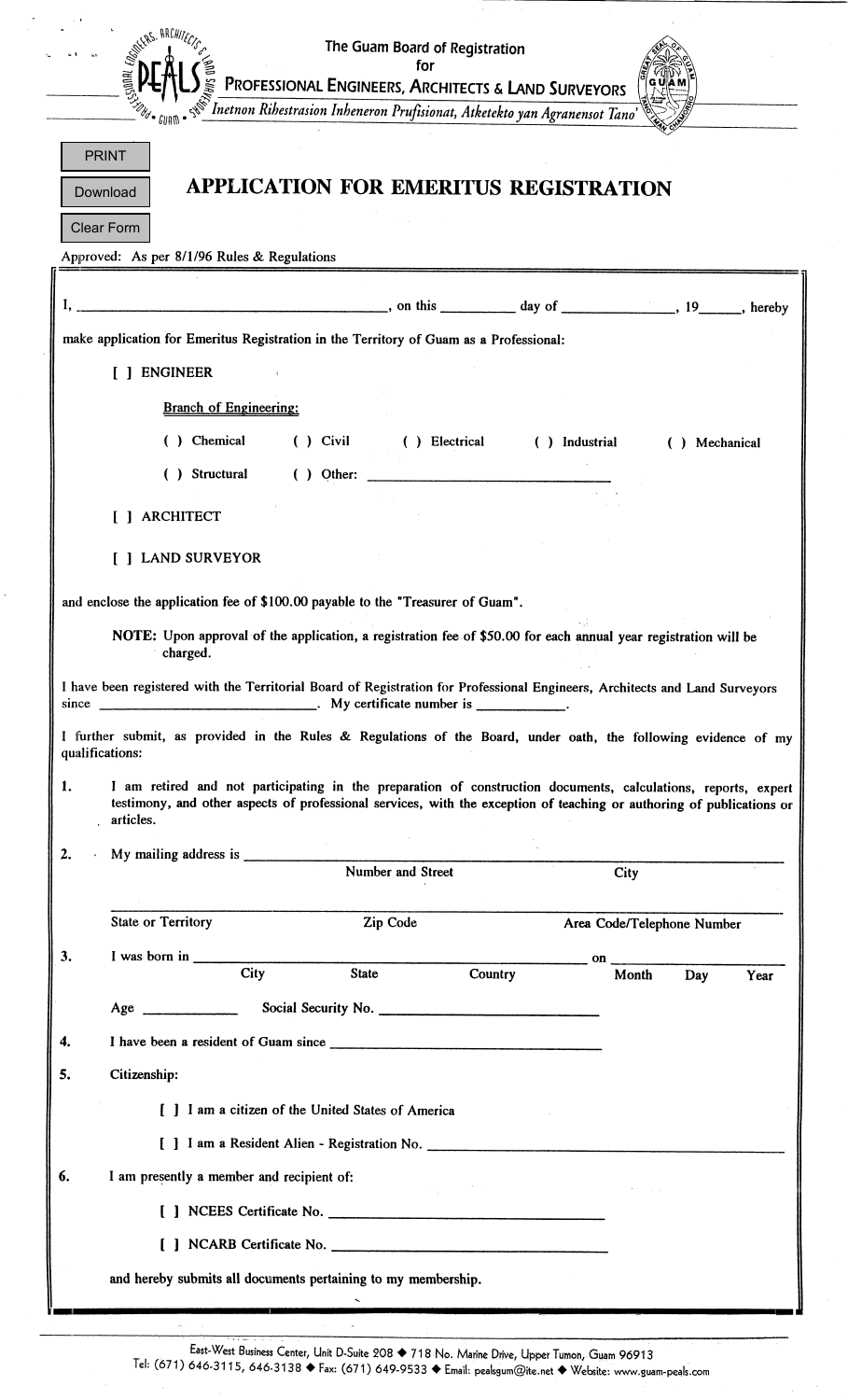|                                                                                                                 |                                                                               |  | Have you any suspended or revoked certificates? If so, explain:                                                                                                                                                                |  |  |  |
|-----------------------------------------------------------------------------------------------------------------|-------------------------------------------------------------------------------|--|--------------------------------------------------------------------------------------------------------------------------------------------------------------------------------------------------------------------------------|--|--|--|
|                                                                                                                 |                                                                               |  |                                                                                                                                                                                                                                |  |  |  |
|                                                                                                                 |                                                                               |  |                                                                                                                                                                                                                                |  |  |  |
|                                                                                                                 |                                                                               |  | Have you ever been convicted of a criminal offense (except minor traffic violations with less than a \$500.00 fine)?                                                                                                           |  |  |  |
|                                                                                                                 |                                                                               |  |                                                                                                                                                                                                                                |  |  |  |
|                                                                                                                 | I am a member in good standing with the following professional organizations: |  |                                                                                                                                                                                                                                |  |  |  |
| Organization                                                                                                    | Address<br>$\sim$                                                             |  | Title                                                                                                                                                                                                                          |  |  |  |
|                                                                                                                 |                                                                               |  |                                                                                                                                                                                                                                |  |  |  |
|                                                                                                                 |                                                                               |  | and the contract of the contract of the contract of the contract of the contract of the contract of the contract of the contract of the contract of the contract of the contract of the contract of the contract of the contra |  |  |  |
| My present and/or last engagement in the practice of engineering, architecture or land surveying is as follows: |                                                                               |  |                                                                                                                                                                                                                                |  |  |  |
|                                                                                                                 |                                                                               |  | Dates: From To To                                                                                                                                                                                                              |  |  |  |
|                                                                                                                 |                                                                               |  |                                                                                                                                                                                                                                |  |  |  |
| Address:<br>Type of Business:                                                                                   |                                                                               |  | and the contract of the contract of the contract of the contract of the contract of the contract of the contract of                                                                                                            |  |  |  |
| if necessary).                                                                                                  |                                                                               |  | Summary of Engagement: (provide sufficient detail to signify the degree off responsibility. Attach additional sheets                                                                                                           |  |  |  |
|                                                                                                                 |                                                                               |  |                                                                                                                                                                                                                                |  |  |  |
|                                                                                                                 |                                                                               |  |                                                                                                                                                                                                                                |  |  |  |
|                                                                                                                 |                                                                               |  |                                                                                                                                                                                                                                |  |  |  |
|                                                                                                                 |                                                                               |  |                                                                                                                                                                                                                                |  |  |  |
|                                                                                                                 |                                                                               |  |                                                                                                                                                                                                                                |  |  |  |
|                                                                                                                 |                                                                               |  |                                                                                                                                                                                                                                |  |  |  |
|                                                                                                                 |                                                                               |  |                                                                                                                                                                                                                                |  |  |  |
|                                                                                                                 |                                                                               |  |                                                                                                                                                                                                                                |  |  |  |
|                                                                                                                 |                                                                               |  |                                                                                                                                                                                                                                |  |  |  |
|                                                                                                                 |                                                                               |  |                                                                                                                                                                                                                                |  |  |  |
|                                                                                                                 |                                                                               |  |                                                                                                                                                                                                                                |  |  |  |
|                                                                                                                 |                                                                               |  |                                                                                                                                                                                                                                |  |  |  |

 $\bar{\beta}$ 

 $\frac{1}{2}$